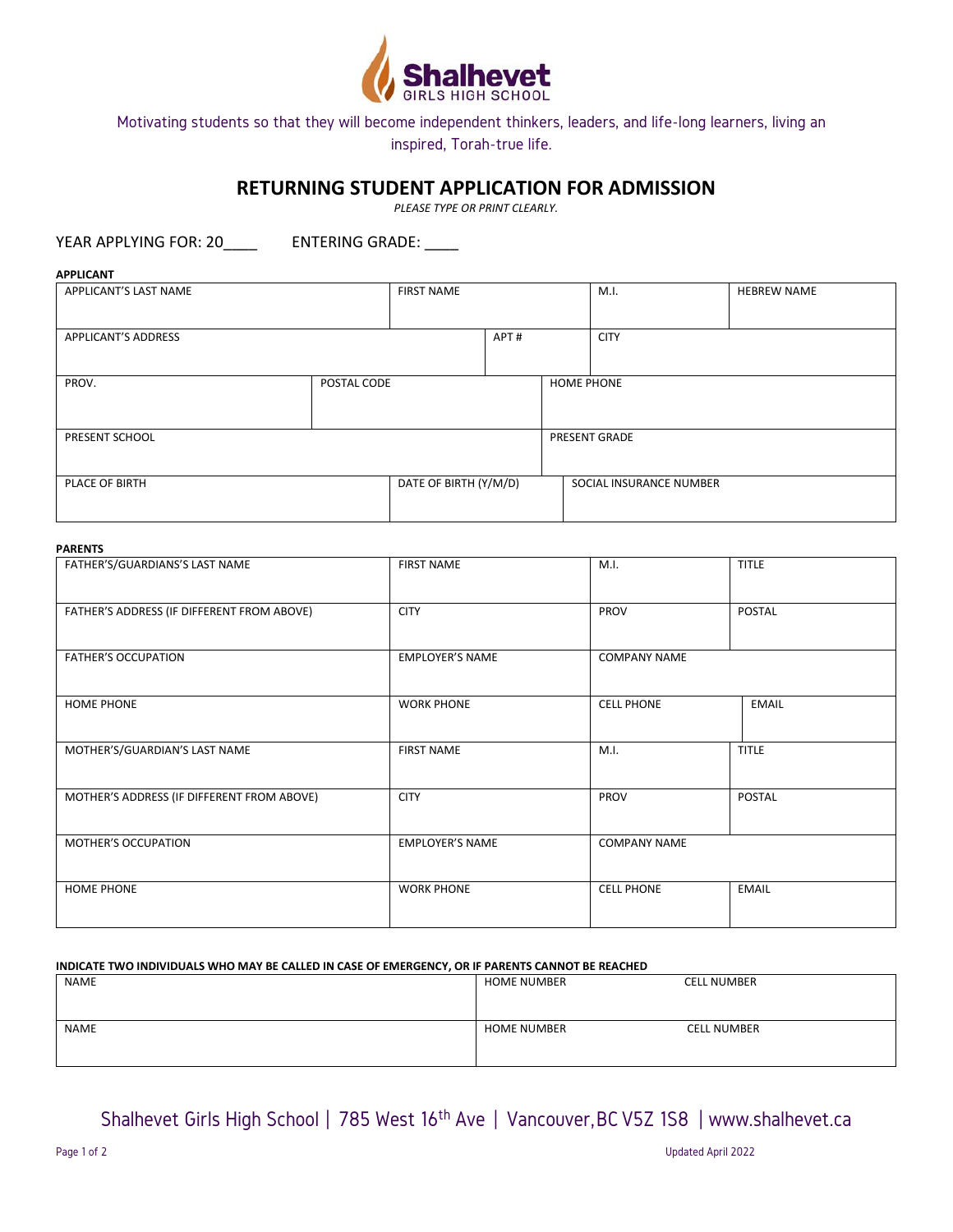

#### **AUTHORIZATION**

IT IS UNDERSTOOD THAT THE REGISTRATION OF ALL STUDENTS ADMITTED TO SHALHEVET GIRLS HIGH SCHOOL IS SUBJECT TO THE

STUDENT'S WILLINGNESS TO ADHERE TO THE RULES AND EXPECTATIONS OF THE SCHOOL AS OUTLINED IN THE STUDENT HANDBOOK.

STUDENTS AND PARENTS ARE REQUIRED TO SIGN THE DECLARATION AT THE BACK OF THE HANDBOOK ACCEPTING THE PRINCIPLES

OF THE SCHOOL REGARDING ACADEMIC AND BEHAVIOURAL GUIDELINES. IT IS THE RESPONSIBILITY OF THE STUDENT TO FAMILIARIZE

HERSELF WITH THE RULES AND REGULATIONS OF THE SCHOOL. STUDENTS ARE EXPECTED TO UPHOLD THE MORAL PRINCIPLES AND

GOOD NAME OF THE SCHOOL AT ALL TIMES – BOTH IN SCHOOL AND IN THEIR OUTSIDE ACTIVITIES.

I HEREBY CERTIFY THAT THE INFORMATION GIVEN IN THIS APPLICATION IS COMPLETE AND ACCURATE.

| PARENT/GUARDIAN SIGNATURE:  | DATE: |
|-----------------------------|-------|
|                             |       |
|                             |       |
| <b>APPLICANT SIGNATURE:</b> | DATE: |
|                             |       |
|                             |       |
|                             |       |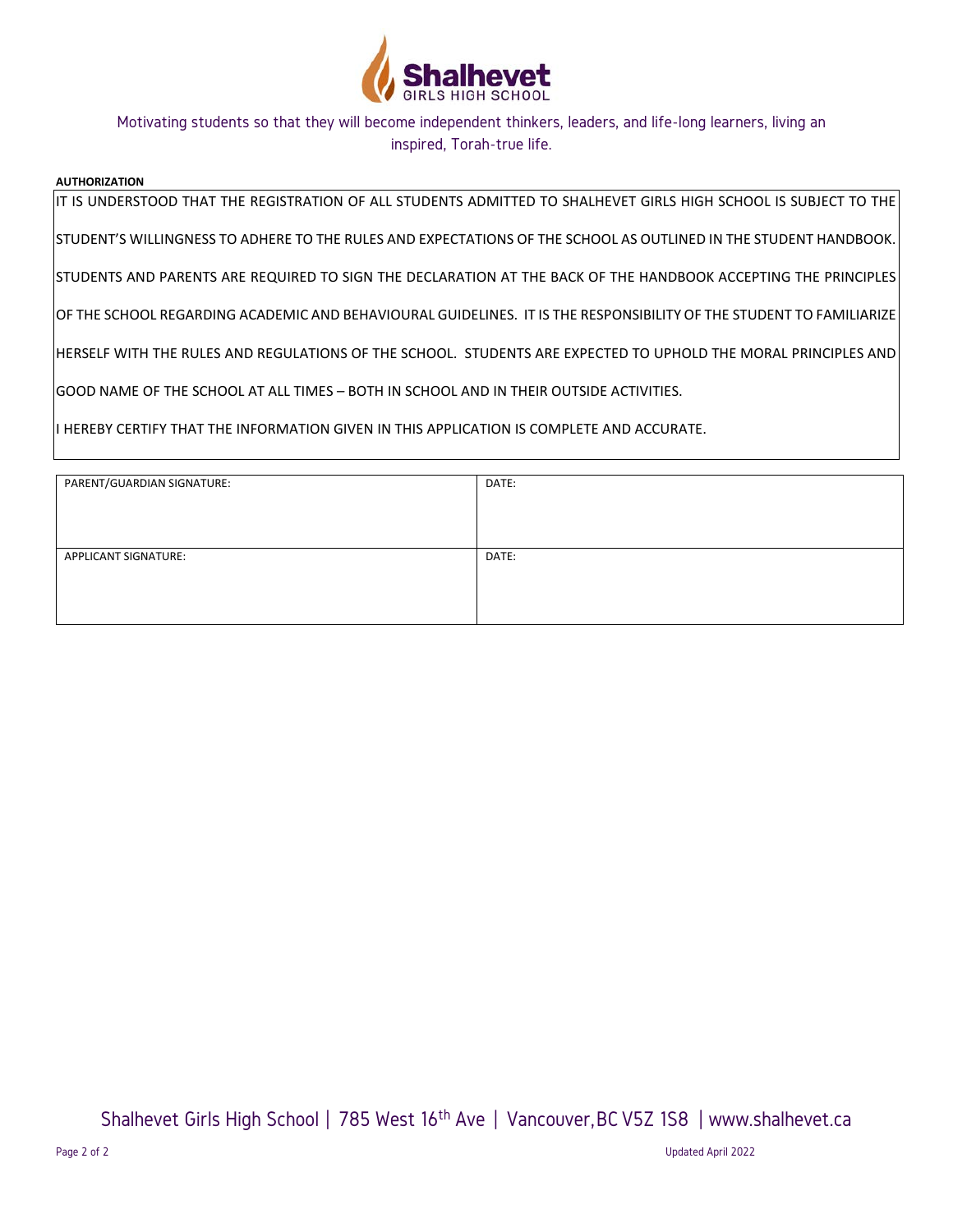

## **EMERGENCY CONTACT INFORMATION 2022-2023**

*Please print carefully and legibly.*

| Grade Entering: ______              |                                                                                                     |
|-------------------------------------|-----------------------------------------------------------------------------------------------------|
|                                     |                                                                                                     |
|                                     |                                                                                                     |
| <b>Parent Information:</b>          |                                                                                                     |
|                                     |                                                                                                     |
|                                     |                                                                                                     |
|                                     |                                                                                                     |
|                                     |                                                                                                     |
|                                     |                                                                                                     |
| <b>Alternate Emergency Contact:</b> |                                                                                                     |
|                                     |                                                                                                     |
|                                     |                                                                                                     |
| <b>Student's Doctor:</b>            |                                                                                                     |
|                                     |                                                                                                     |
|                                     | Dentist's Name: 1990 Manual Phone Number: 2008 Manual Phone Number: 2008 Manual Phone Number:       |
|                                     | Special conditions, allergies or medical alert: (please use reverse side if more space is required) |

The information supplied on this form is to be regarded as strictly confidential and shall be made available only to appropriate persons as deemed necessary by School Administration. *Please Note: It is the parents' responsibility to advise the school if any change occurs in the medical or physical condition of the student.*

\_\_\_\_\_\_\_\_\_\_\_\_\_\_\_\_\_\_\_\_\_\_\_\_\_\_\_\_\_\_\_\_\_\_\_\_\_\_\_\_\_\_\_\_\_\_\_\_\_\_\_\_\_\_\_\_\_\_\_\_\_\_\_\_\_\_\_\_\_\_\_\_\_\_\_\_\_\_\_\_\_\_ \_\_\_\_\_\_\_\_\_\_\_\_\_\_\_\_\_\_\_\_\_\_\_\_\_\_\_\_\_\_\_\_\_\_\_\_\_\_\_\_\_\_\_\_\_\_\_\_\_\_\_\_\_\_\_\_\_\_\_\_\_\_\_\_\_\_\_\_\_\_\_\_\_\_\_\_\_\_\_\_\_\_

I give my consent for the school to initiate a hospital visit in case of emergency if I cannot be reached. I give my consent for my daughter to take non-prescription medications such as Tylenol, Advil, etc. for any minor ailments that require such medications from the school's supply.

Parent's Signature: \_\_\_\_\_\_\_\_\_\_\_\_\_\_\_\_\_\_\_\_\_\_\_\_\_\_\_\_\_\_\_\_\_\_\_\_\_ Date: \_\_\_\_\_\_\_\_\_\_\_\_\_\_\_\_\_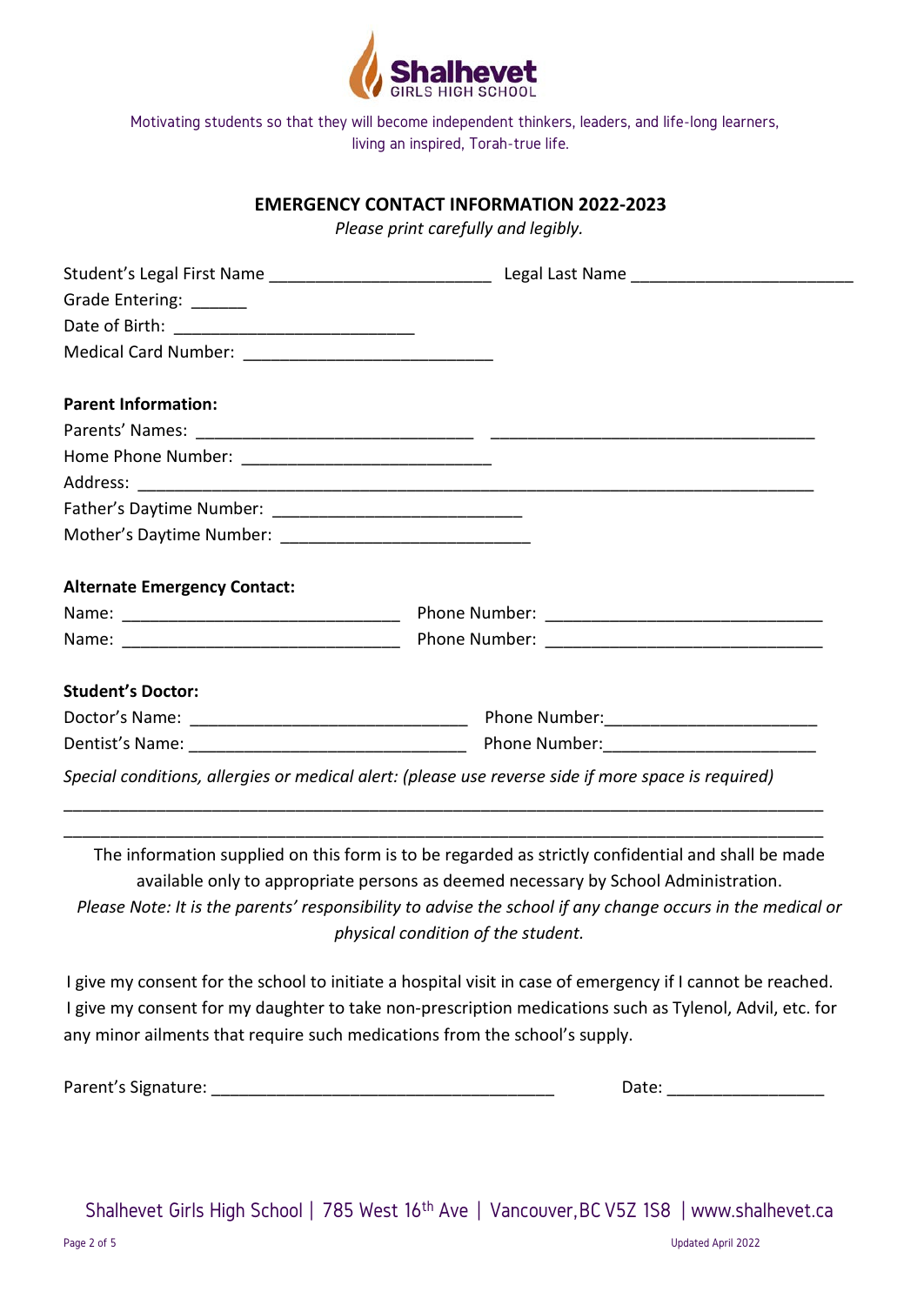

## **Parent Association Council and School Service**

Shalhevet offers our students a variety of fun and educational opportunities throughout the year. Your participation and school service will enhance these programs and opportunities. As part of your PAC commitment, each family is required to contribute **10 hours** of time assisting in various school functions throughout the school year. **All families must participate.** Hours can include time spent cooking for school functions, driving students to/from school outings, volunteering at Shalhevet events, etc. Accompanying your registration form please submit a cheque for \$250 made out to Shalhevet Girls High School, postdated June 1, 2023, and please write "School Service" in the memo line. If you fulfill your obligations, this will not be cashed. Thank you for your cooperation.

## **Extra-Curricular and Supply Fee**

Throughout the year, there will be different expenses for school supplies, services, or activities. Rather than charging you for each item or activity as they come up, Shalhevet asks each parent to pay \$750 for the year. Please choose your preferred method of payment:

One-time payment in August for \$750



 Cheque enclosed for the full amount Please run my credit card: Number \_\_\_\_\_\_\_\_\_\_\_\_\_\_\_\_\_\_\_ Exp \_\_\_\_\_\_\_\_\_\_\_\_ CVV \_\_\_\_\_\_

Signature: \_\_\_\_\_\_\_\_\_\_\_\_\_\_\_\_\_\_\_\_\_\_\_\_\_\_\_\_\_\_\_

## **School Photographs and Videos; Social Media**

Throughout the year, staff and students will take photographs of activities in and out of school that may be used in official Shalhevet Girls High School promotional capacity, both physical and online. This includes the SGHS newsletter, Facebook, Instagram, SGHS website, brochures, graduation slideshows, teacher presentations, etc. If you prefer your child's image not be included in any of these media, please email the office at: [office@shalhevet.ca](mailto:office@shalhevet.ca) to let us know.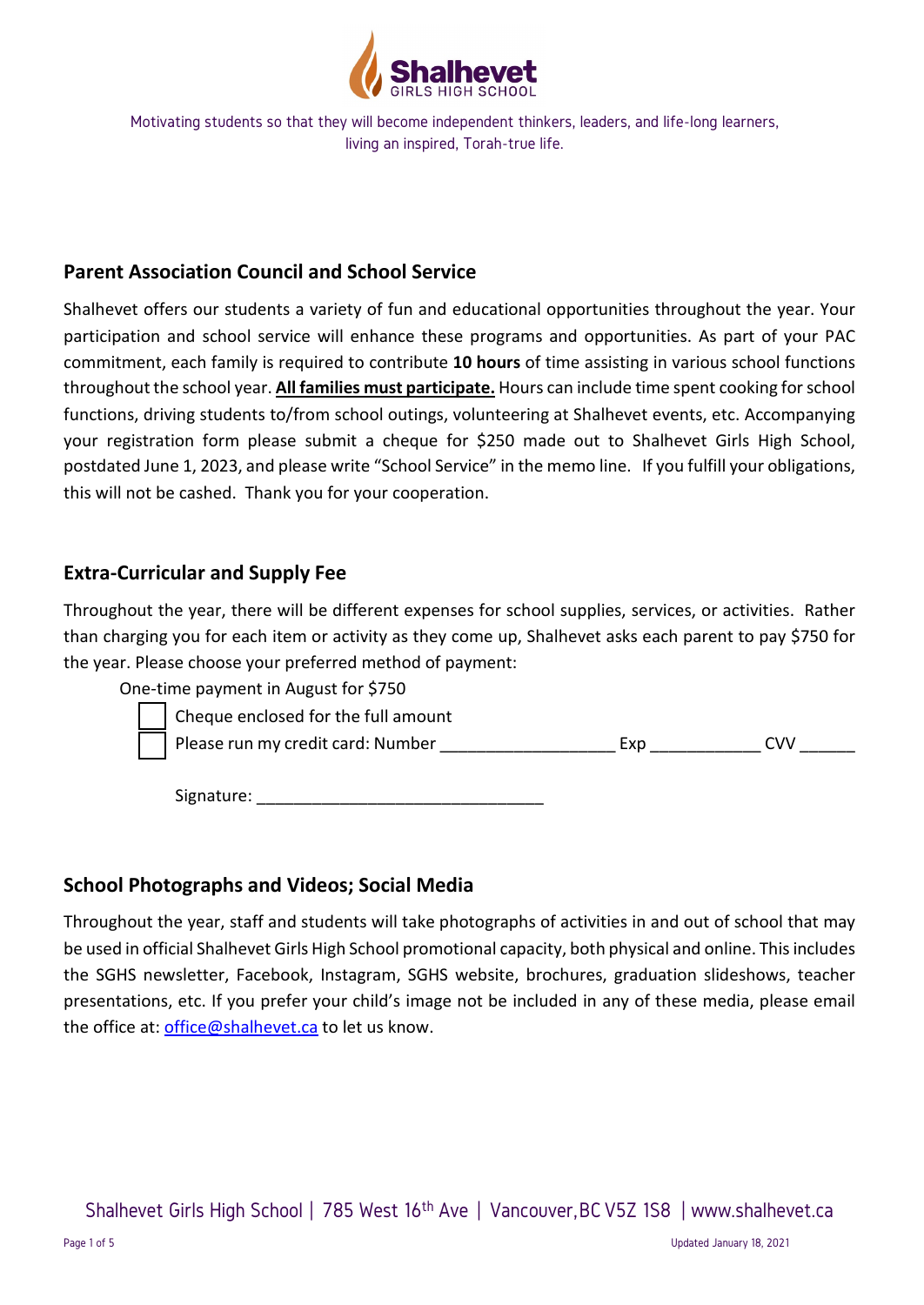

# **DRIVING PERMISSION SLIP**

*Please print carefully and legibly.*

I, \_\_\_\_\_\_\_\_\_\_\_\_\_\_\_\_\_\_\_\_\_\_\_\_\_\_\_\_\_\_\_\_\_\_\_\_, give my daughter, \_\_\_\_\_\_\_\_\_\_\_\_\_\_\_\_\_\_\_\_\_\_\_\_\_\_\_\_\_\_,

\_\_\_\_\_\_\_\_\_\_\_\_\_\_\_\_\_\_\_\_\_\_\_\_\_\_\_\_\_\_\_\_\_\_\_\_\_\_\_\_\_\_\_\_\_\_\_

\_\_\_\_\_\_\_\_\_\_\_\_\_\_\_\_\_\_\_\_\_\_\_\_\_\_\_\_\_\_\_\_\_\_\_\_\_\_\_\_\_\_\_\_\_\_\_\_

(Name of Parent or Guardian) (Name of Student)

permission to be driven by a staff member, parents, or a volunteer within or around the Vancouver area for field trips during the 2022-2023 school year.

(Signature of Parent or Guardian)

(Date)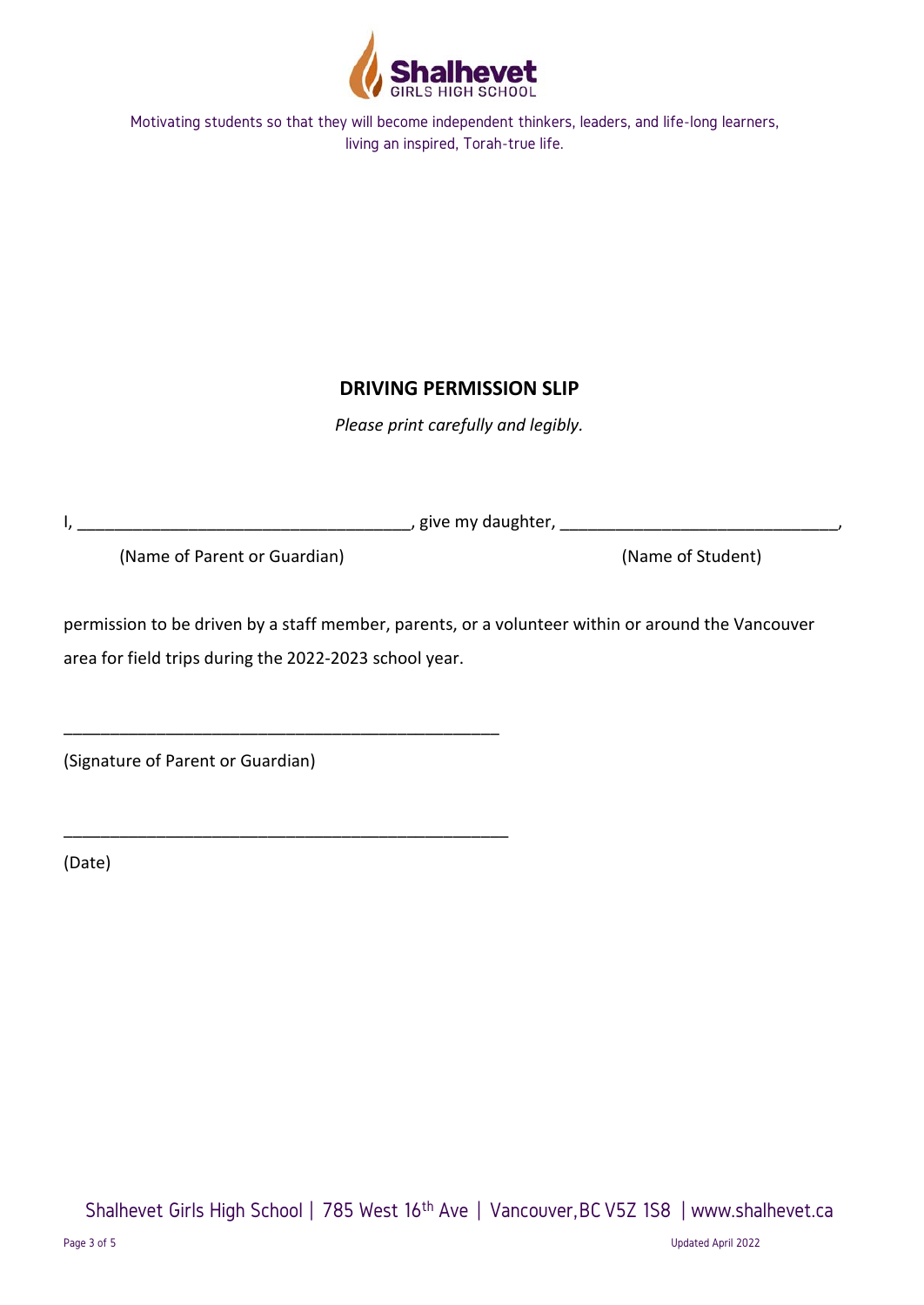

## **LEAVING SCHOOL UNACCOMPANIED BY AN ADULT – PERMISSION SLIP**

*Please print carefully and legibly.*

 $I, \_\_$ 

(Parent/Guardian Name)

give permission and a set of the set of the set of the set of the set of the set of the set of the set of the s

for my daughter, \_\_\_\_\_\_\_\_\_\_\_\_\_\_\_\_\_\_\_\_\_\_\_\_\_\_\_\_\_\_\_\_\_\_\_\_\_\_,

(Student Name)

to leave campus while being accompanied by a group of at least one other Shalhevet students, or a parent, guardian, or school official during the school day, or if she has been officially dismissed. I understand that students must sign out during the school day and that failure to do so will result in immediate loss of all off-campus privileges. I understand that students must also check in with a staff member before leaving, as well as the other rules outlined in the Shalhevet Student Handbook under the "Student Safety – Permission to Leave Campus" section.

\_\_\_\_\_\_\_\_\_\_\_\_\_\_\_\_\_\_\_\_\_\_\_\_\_\_\_\_\_\_\_\_\_\_\_\_\_\_\_ \_\_\_\_\_\_\_\_\_\_\_\_\_\_\_\_\_\_\_\_\_\_\_\_\_\_\_\_\_\_\_\_\_\_\_\_\_\_\_\_

\_\_\_\_\_\_\_\_\_\_\_\_\_\_\_\_\_\_\_\_\_\_\_\_\_\_\_\_\_\_\_\_\_\_\_\_\_\_\_\_\_

(Signature of Parent) (Signature of Student)

(Date)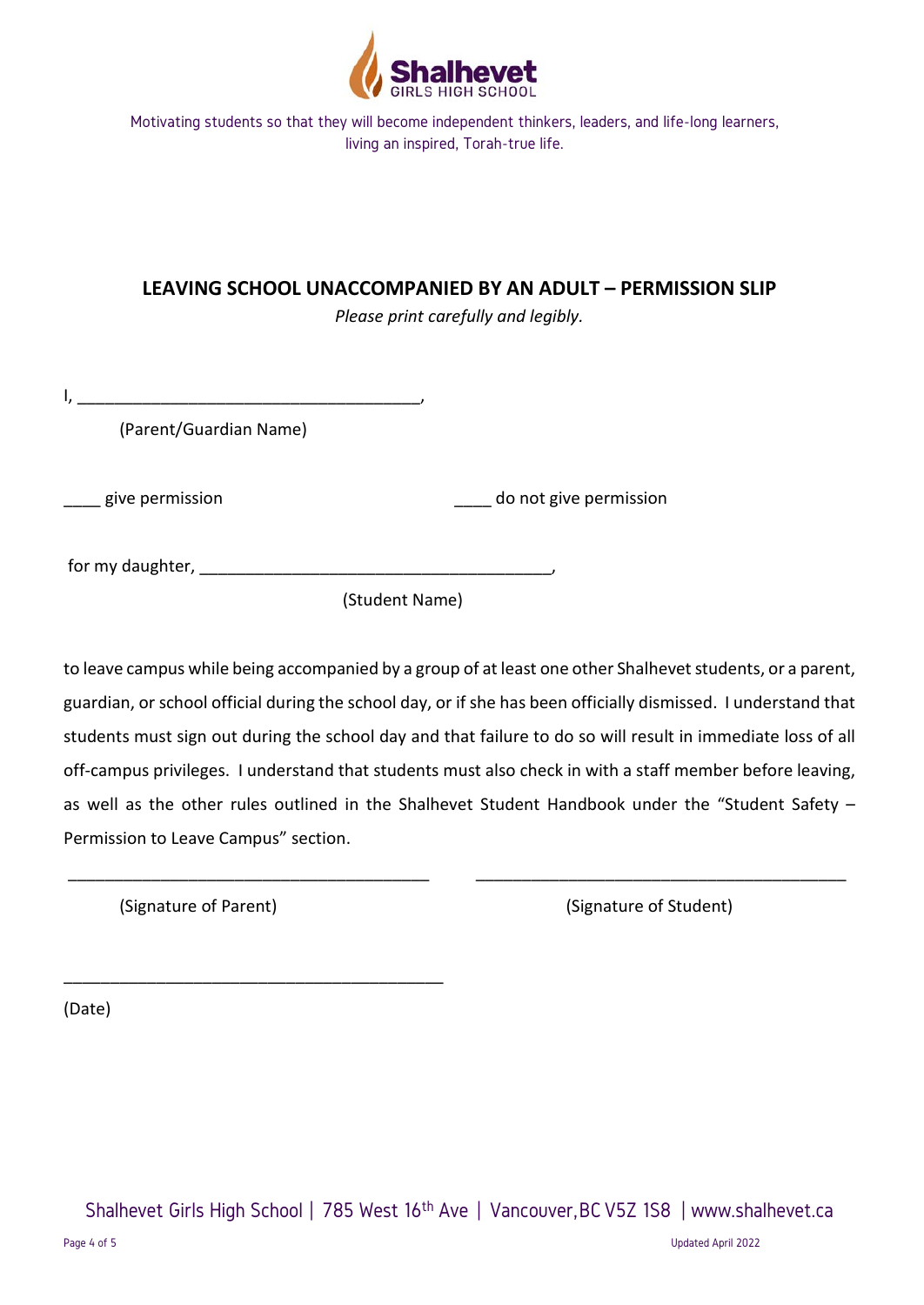

## **SOCIETY MEMBERSHIP – 2022-2023 School Year**

The Board of Directors encourages all SGHS parents to join the Shalhevet Girls High School Society. To be a voting member of the Society, please complete the information below and remit it along with the \$1 for the annual membership fee, (as per the British Columbia Society Act), to the SGHS office.

| Name:    | Name: _________________________    |
|----------|------------------------------------|
| Address: | Address:                           |
|          | Signature: _______________________ |
| Date:    | Date: _______________________      |